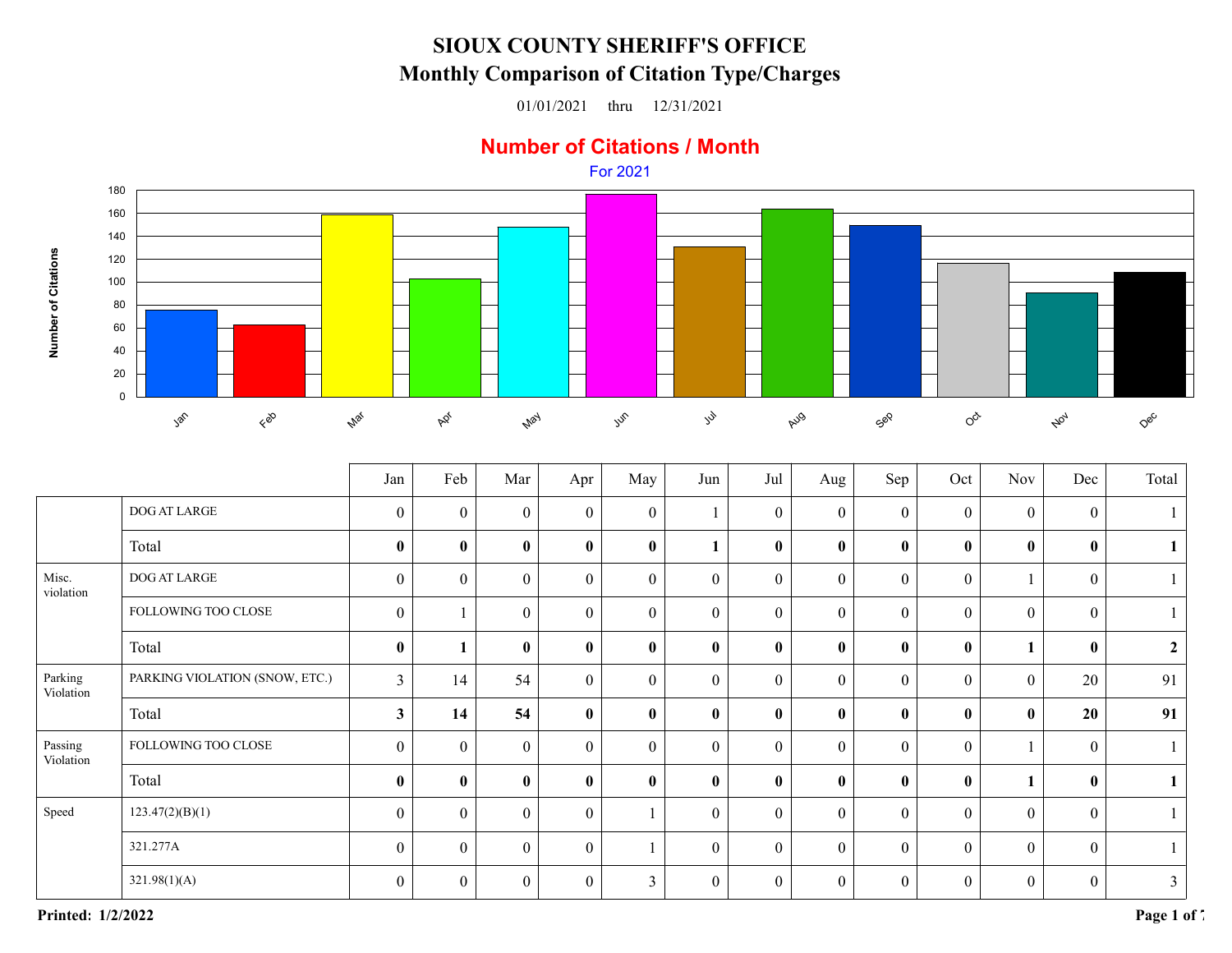|       |                                      | Jan              | Feb            | Mar              | Apr            | May              | Jun              | Jul              | Aug            | Sep              | Oct              | <b>Nov</b>       | Dec              | Total          |
|-------|--------------------------------------|------------------|----------------|------------------|----------------|------------------|------------------|------------------|----------------|------------------|------------------|------------------|------------------|----------------|
| Speed | <b>CARELESS DRIVING</b>              | $\theta$         | $\theta$       | $\overline{2}$   | $\theta$       | $\overline{0}$   | $\overline{0}$   | $\boldsymbol{0}$ | $\overline{0}$ | $\boldsymbol{0}$ | $\boldsymbol{0}$ | $\boldsymbol{0}$ | $\overline{0}$   | 2              |
|       | DEPOSIT/THROW LITTER ON HWY          | $\theta$         | $\theta$       | $\mathbf{1}$     | $\theta$       | $\Omega$         | $\theta$         | $\overline{0}$   | $\theta$       | $\boldsymbol{0}$ | $\theta$         | $\theta$         | $\theta$         | $\mathbf{1}$   |
|       | DRIVE WRONG SIDE OF 2-WAY HWY        | $\overline{2}$   | $\theta$       | $\overline{0}$   | $\theta$       | $\theta$         | -1               | $\overline{0}$   | $\mathbf{0}$   | $\boldsymbol{0}$ | $\mathbf{0}$     | $\mathbf{0}$     | $\theta$         | 3              |
|       | DRIVING UNDER SUSPENSION             | $\overline{4}$   | $\overline{3}$ |                  | $\mathbf{1}$   | 1                | 4                | $\overline{0}$   | $\theta$       | $\boldsymbol{0}$ | $\mathbf{0}$     | $\mathbf{0}$     | $\theta$         | 14             |
|       | DRIVING WHILE LIC SUSP               | $\boldsymbol{0}$ | $\overline{2}$ | $\overline{0}$   | $\mathbf{0}$   | $\boldsymbol{0}$ | $\overline{3}$   | $\mathbf{0}$     | $\mathbf{0}$   | $\boldsymbol{0}$ | $\mathbf{0}$     | $\mathbf{0}$     | $\overline{0}$   | 5              |
|       | FAIL OBEY STOP SIGN/YIELD ROW        | $\overline{2}$   | $\overline{2}$ |                  | $\overline{3}$ | 3                | $\overline{0}$   | $\overline{0}$   | $\theta$       | $\boldsymbol{0}$ | $\mathbf{0}$     | $\theta$         | $\theta$         | 11             |
|       | FAIL TO OBEY TRAFFIC CNTRL DEV       | $\theta$         | $\theta$       | $\mathbf{0}$     | $\theta$       | $\mathbf{1}$     | $\boldsymbol{0}$ | $\overline{0}$   | $\overline{0}$ | $\boldsymbol{0}$ | $\boldsymbol{0}$ | $\theta$         | $\theta$         |                |
|       | FAIL TO OBEY YIELD SIGN              | $\boldsymbol{0}$ | $\theta$       | $\overline{0}$   | $\theta$       | $\boldsymbol{0}$ | -1               | $\mathbf{0}$     | $\mathbf{0}$   | $\boldsymbol{0}$ | $\mathbf{0}$     | $\boldsymbol{0}$ | $\boldsymbol{0}$ | $\mathbf{1}$   |
|       | FAIL TO STOP IN SAFE/SURE DIST       | $\boldsymbol{0}$ | 8              | 40               | 24             | $\mathbf{0}$     | $\boldsymbol{0}$ | $\overline{0}$   | $\overline{0}$ | $\boldsymbol{0}$ | $\boldsymbol{0}$ | $\boldsymbol{0}$ | $\boldsymbol{0}$ | 72             |
|       | FAIL TO USE CHILD RESTRAINT DE       | $\mathbf{0}$     | $\overline{0}$ | $\overline{0}$   | $\theta$       | $\theta$         | -1               | $\mathbf{0}$     | $\overline{0}$ | $\overline{0}$   | $\mathbf{0}$     | $\overline{0}$   | $\theta$         | $\overline{1}$ |
|       | FAIL TO USE SEAT BELTS-ADULT         | $\overline{2}$   | $\theta$       | 1                | $\mathbf{1}$   | $\Omega$         | $\mathbf{1}$     | $\mathbf{0}$     | $\mathbf{0}$   | $\boldsymbol{0}$ | $\mathbf{0}$     | $\theta$         | $\theta$         | 5              |
|       | FAIL TO YIELD TO EMERGENCY VEH       | $\theta$         | $\theta$       | $\mathbf{0}$     | $\Omega$       | 1                | $\mathbf{0}$     | $\overline{0}$   | $\overline{0}$ | $\boldsymbol{0}$ | $\theta$         | $\theta$         | $\theta$         |                |
|       | FAIL TO YIELD TO VEH ON RIGHT        | $\overline{2}$   | $\theta$       | $\theta$         | $\overline{2}$ | $\Omega$         | $\overline{0}$   | $\mathbf{0}$     | $\overline{0}$ | $\boldsymbol{0}$ | $\mathbf{0}$     | $\boldsymbol{0}$ | $\overline{0}$   | $\overline{4}$ |
|       | FAIL TO YIELD UPON LEFT TURN         | $\theta$         | $\theta$       | $\boldsymbol{0}$ | 1              | 1                | $\overline{0}$   | $\overline{0}$   | $\mathbf{0}$   | $\boldsymbol{0}$ | $\mathbf{0}$     | $\boldsymbol{0}$ | $\theta$         | $\overline{2}$ |
|       | FAILURE TO MAINTAIN CONTROL          | 9                |                | $\overline{3}$   | $\overline{3}$ | 4                | $\overline{2}$   | $\overline{0}$   | $\theta$       | $\boldsymbol{0}$ | $\mathbf{0}$     | $\theta$         | $\theta$         | $22\,$         |
|       | FAILURE TO YIELD ENT THRU HWY        | $\boldsymbol{0}$ |                | $\overline{0}$   | $\theta$       | $\boldsymbol{0}$ | $\mathbf{0}$     | $\overline{0}$   | $\mathbf{0}$   | $\boldsymbol{0}$ | $\mathbf{0}$     | $\boldsymbol{0}$ | $\overline{0}$   | $\overline{1}$ |
|       | FOLLOWING TOO CLOSE                  | 3                | 3              | $\overline{2}$   | 3              | 4                | $\overline{2}$   | $\overline{0}$   | $\theta$       | $\overline{0}$   | $\theta$         | $\theta$         | $\theta$         | 17             |
|       | <b>IMPROPER LANE CHANGE</b>          | $\theta$         | $\theta$       | $\mathbf{0}$     | $\theta$       | 1                | $\overline{0}$   | $\overline{0}$   | $\theta$       | $\overline{0}$   | $\mathbf{0}$     | $\mathbf{0}$     | $\theta$         |                |
|       | <b>IMPROPER MOTOR VEHICLE BRAKE:</b> | $\theta$         |                | $\overline{0}$   | $\overline{0}$ | $\Omega$         | $\theta$         | $\overline{0}$   | $\theta$       | $\boldsymbol{0}$ | $\overline{0}$   | $\mathbf{0}$     | $\theta$         | $\mathbf{1}$   |
|       | LEAVE SCENE OF PD ACCIDENT           | 1                | $\overline{0}$ | $\overline{0}$   | $\overline{0}$ | $\overline{0}$   | $\overline{0}$   | $\overline{0}$   | $\overline{0}$ | $\overline{0}$   | $\mathbf{0}$     | $\overline{0}$   | $\overline{0}$   | -1             |
|       | NO VALID DRIVERS LICENSE             | $8\,$            |                | 9                | $\overline{7}$ | 14               | 14               | $\mathbf{0}$     | $\overline{0}$ | $\boldsymbol{0}$ | $\mathbf{0}$     | $\mathbf{0}$     | $\overline{0}$   | 53             |
|       | OPEN CONTAINER-DRIVER 21+ YOA        | $\mathbf{0}$     | $\overline{0}$ | $\overline{0}$   | $\mathbf{1}$   | $\overline{0}$   | 1                | $\mathbf{0}$     | $\overline{0}$ | $\boldsymbol{0}$ | $\mathbf{0}$     | $\mathbf{0}$     | $\overline{0}$   | 2              |
|       | OPEN CONTAINER-PASSNGR-21+YOA        | $\mathbf{0}$     | $\theta$       |                  | $\theta$       | $\mathbf{0}$     | $\overline{0}$   | $\mathbf{0}$     | $\mathbf{0}$   | $\boldsymbol{0}$ | $\mathbf{0}$     | $\overline{0}$   | $\theta$         |                |
|       | OPERATE NON REGISTERED VEHICL        | $\mathbf{0}$     | $\overline{0}$ |                  | $\mathbf{0}$   | 1                | $\mathfrak{Z}$   | $\mathbf{0}$     | $\mathbf{0}$   | $\boldsymbol{0}$ | $\mathbf{0}$     | $\overline{0}$   | $\boldsymbol{0}$ | 5              |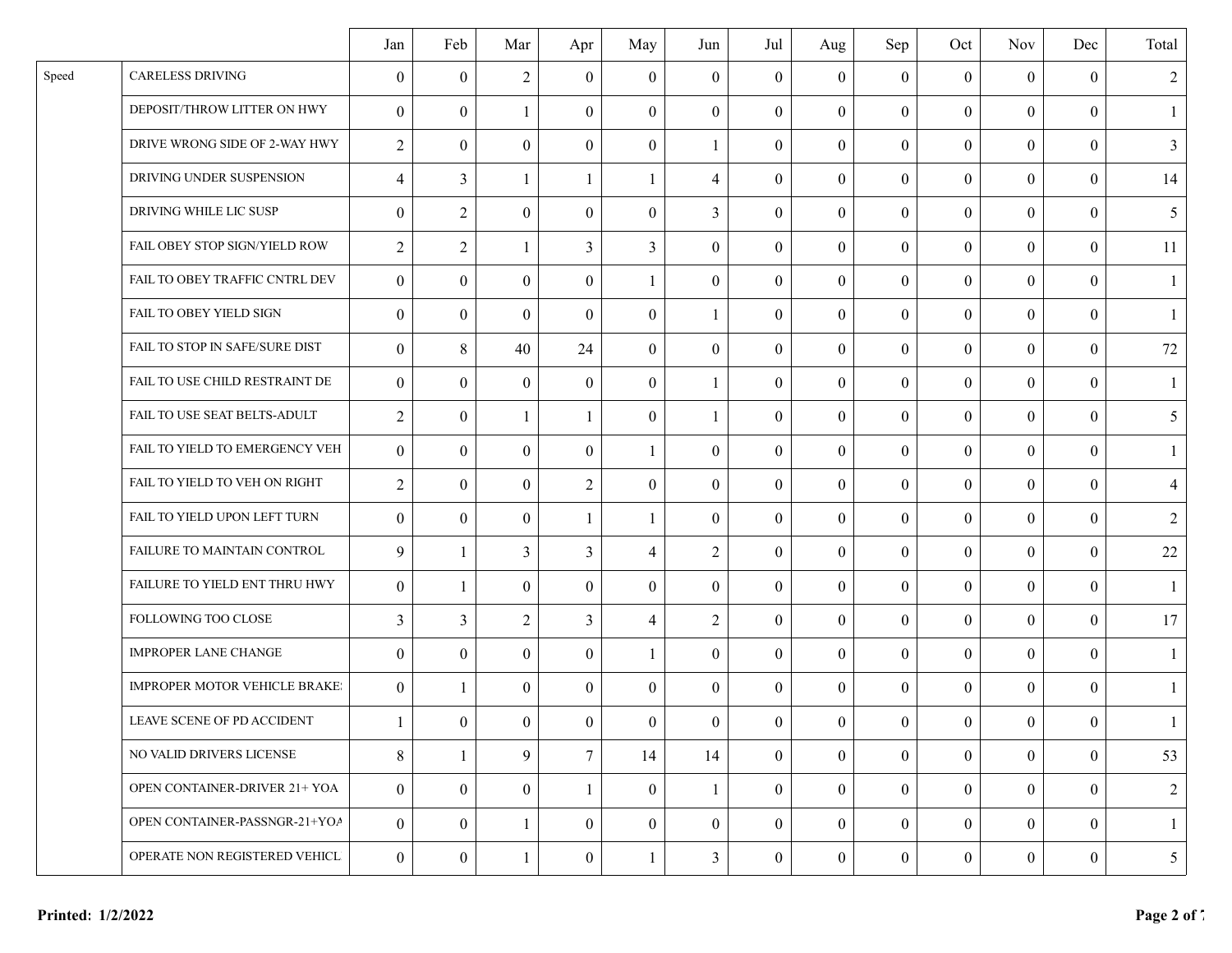|                       |                                | Jan              | Feb              | Mar              | Apr              | May              | Jun              | Jul              | Aug              | Sep              | Oct              | <b>Nov</b>       | Dec              | Total          |
|-----------------------|--------------------------------|------------------|------------------|------------------|------------------|------------------|------------------|------------------|------------------|------------------|------------------|------------------|------------------|----------------|
| Speed                 | OPERATE W/O REGISTRATION/PLATE | $\mathfrak{Z}$   | $\theta$         | 1                | 1                | $\theta$         | $\mathbf{0}$     | $\overline{0}$   | $\mathbf{0}$     | $\boldsymbol{0}$ | $\mathbf{0}$     | $\theta$         | $\theta$         | 5              |
|                       | PARKS-LITTERING                | $\theta$         | $\theta$         | $\theta$         | $\boldsymbol{0}$ | 1                | $\overline{0}$   | $\overline{0}$   | $\overline{0}$   | $\boldsymbol{0}$ | $\boldsymbol{0}$ | $\overline{0}$   | $\mathbf{0}$     | -1             |
|                       | PASSING ON GRADE OR HILL       | $\theta$         | $\overline{0}$   | $\mathbf{0}$     | $\theta$         | $\theta$         | -1               | $\mathbf{0}$     | $\mathbf{0}$     | $\boldsymbol{0}$ | $\mathbf{0}$     | $\mathbf{0}$     | $\mathbf{0}$     | $\mathbf{1}$   |
|                       | POSSESS ALCOHOL UNDER AGE-1ST  | $\theta$         | 12               | 1                | $\theta$         | $\overline{4}$   | $\overline{2}$   | $\boldsymbol{0}$ | $\overline{0}$   | $\boldsymbol{0}$ | $\boldsymbol{0}$ | $\theta$         | $\boldsymbol{0}$ | 19             |
|                       | PROVIDE PROOF FINANCIAL LIABIL | 6                | 1                | $\overline{2}$   | $\overline{2}$   | 6                | 6                | $\mathbf{0}$     | $\overline{0}$   | $\boldsymbol{0}$ | $\mathbf{0}$     | $\overline{0}$   | $\mathbf{0}$     | 23             |
|                       | RECKLESS DRIVING               | $\theta$         | $\overline{0}$   | $\overline{0}$   | $\mathbf{0}$     | $\boldsymbol{0}$ | $\mathbf{1}$     | $\overline{0}$   | $\mathbf{0}$     | $\overline{0}$   | $\mathbf{0}$     | $\theta$         | $\mathbf{0}$     | -1             |
|                       | REGISTRATION VIOLATION         | $\theta$         | $\overline{0}$   | 1                | $\theta$         | $\theta$         | $\mathbf{0}$     | $\overline{0}$   | $\overline{0}$   | $\boldsymbol{0}$ | $\boldsymbol{0}$ | $\theta$         | $\boldsymbol{0}$ |                |
|                       | SCHOOL BUS PASS-2ND OR SUBSQ   |                  | $\mathbf{1}$     | $\Omega$         | $\theta$         | $\boldsymbol{0}$ | $\overline{0}$   | $\overline{0}$   | $\mathbf{0}$     | $\boldsymbol{0}$ | $\boldsymbol{0}$ | $\boldsymbol{0}$ | $\mathbf{0}$     | $\overline{2}$ |
|                       | SPEED IN 55< ZONE (11-15 OVER) | $\theta$         | $\overline{0}$   | $\boldsymbol{0}$ | 1                | $\boldsymbol{0}$ | $\overline{0}$   | $\mathbf{0}$     | $\overline{0}$   | $\boldsymbol{0}$ | $\boldsymbol{0}$ | $\boldsymbol{0}$ | $\mathbf{0}$     |                |
|                       | SPEED IN 55< ZONE (1-5 OVER)   | $\theta$         | $\theta$         | $\theta$         | $\mathbf{1}$     | $\theta$         | $\overline{0}$   | $\overline{0}$   | $\overline{0}$   | $\boldsymbol{0}$ | $\boldsymbol{0}$ | $\theta$         | $\boldsymbol{0}$ |                |
|                       | SPEED IN 55< ZONE (16-20 OVER) | $\theta$         | $\overline{0}$   | $\mathbf{0}$     | $\mathbf{1}$     | $\boldsymbol{0}$ | $\mathbf{0}$     | $\mathbf{0}$     | $\overline{0}$   | $\boldsymbol{0}$ | $\boldsymbol{0}$ | $\theta$         | $\mathbf{0}$     | $\overline{1}$ |
|                       | <b>SPEEDING</b>                | 16               | $\overline{2}$   | $\theta$         | 19               | 51               | 61               | $\overline{0}$   | $\overline{0}$   | $\boldsymbol{0}$ | $\boldsymbol{0}$ | $\theta$         | $\mathbf{0}$     | 149            |
|                       | STRIKING FIXTURES UPON A HWY   | $\theta$         | $\overline{0}$   | $\theta$         | $\mathbf{1}$     | $\theta$         | -1               | $\overline{0}$   | $\theta$         | $\overline{0}$   | $\boldsymbol{0}$ | $\boldsymbol{0}$ | $\mathbf{0}$     | $\overline{2}$ |
|                       | UNLAWFUL SCHOOL BUS PASS       | $\theta$         | $\overline{0}$   | $\theta$         | 1                | $\theta$         | $\overline{0}$   | $\overline{0}$   | $\mathbf{0}$     | $\boldsymbol{0}$ | $\mathbf{0}$     | $\theta$         | $\theta$         | $\mathbf{1}$   |
|                       | UNSAFE BACKING ON HIGHWAY      | $\theta$         | 1                | 1                | $\theta$         | 1                | $\mathbf{0}$     | $\boldsymbol{0}$ | $\overline{0}$   | $\boldsymbol{0}$ | $\boldsymbol{0}$ | $\boldsymbol{0}$ | $\boldsymbol{0}$ | 3              |
|                       | <b>UNSAFE PASSING</b>          | $\theta$         | $\overline{0}$   | $\mathbf{0}$     | $\theta$         | $\mathbf{1}$     | $\mathbf{0}$     | $\mathbf{0}$     | $\overline{0}$   | $\boldsymbol{0}$ | $\boldsymbol{0}$ | $\mathbf{0}$     | $\mathbf{0}$     | $\mathbf{1}$   |
|                       | UNSAFE TURN/FAIL TO GIVE SIGNA | $\mathbf{1}$     | $\overline{0}$   | $\overline{0}$   | $\mathbf{0}$     | $\overline{0}$   | $\mathbf{0}$     | $\mathbf{0}$     | $\mathbf{0}$     | $\overline{0}$   | $\mathbf{0}$     | $\theta$         | $\mathbf{0}$     | -1             |
|                       | VIOL MINOR SCHOOL LICENSE CONI | $\theta$         | 1                | 1                | $\theta$         | $\theta$         | $\theta$         | $\overline{0}$   | $\theta$         | $\boldsymbol{0}$ | $\mathbf{0}$     | $\theta$         | $\theta$         | $\overline{2}$ |
|                       | VIOLATION-INSTRUCTION PERMIT   | $\theta$         | $\mathbf{1}$     | $\mathbf{1}$     | $\theta$         | -1               | $\overline{0}$   | $\overline{0}$   | $\overline{0}$   | $\boldsymbol{0}$ | $\boldsymbol{0}$ | $\boldsymbol{0}$ | $\mathbf{0}$     | 3              |
|                       | Total                          | 60               | 41               | ${\bf 70}$       | 73               | 101              | 105              | $\bf{0}$         | $\bf{0}$         | $\pmb{0}$        | $\pmb{0}$        | $\bf{0}$         | $\bf{0}$         | 450            |
| Stop/Yield<br>Offense | FOLLOWING TOO CLOSE            | $\overline{0}$   | $\mathbf{0}$     | $\mathbf{0}$     | $\mathbf{0}$     | $\overline{0}$   | $\boldsymbol{0}$ | $\mathbf{1}$     | $\overline{0}$   | $\boldsymbol{0}$ | $\boldsymbol{0}$ | $\boldsymbol{0}$ | $\overline{0}$   | -1             |
|                       | Total                          | $\bf{0}$         | $\bf{0}$         | $\pmb{0}$        | $\bf{0}$         | $\bf{0}$         | $\bf{0}$         | $\mathbf{1}$     | $\bf{0}$         | $\pmb{0}$        | $\bf{0}$         | $\bf{0}$         | $\bf{0}$         | $\mathbf{1}$   |
| Turning<br>Offense    | 321.180B(6)(A)                 | $\mathbf{0}$     | $\boldsymbol{0}$ | $\mathbf{0}$     | $\boldsymbol{0}$ | $\boldsymbol{0}$ | $\mathbf{0}$     | $\mathbf{0}$     | $\overline{0}$   | $\boldsymbol{0}$ | $\sqrt{2}$       | $\boldsymbol{0}$ | $\mathbf{0}$     | $\overline{2}$ |
|                       | 321.277A                       | $\boldsymbol{0}$ | $\boldsymbol{0}$ | $\boldsymbol{0}$ | $\boldsymbol{0}$ | $\boldsymbol{0}$ | $\boldsymbol{0}$ | $\mathbf{1}$     | $\boldsymbol{0}$ | $\mathbf{1}$     | $\mathbf{1}$     | $\boldsymbol{0}$ | $\boldsymbol{0}$ | $\mathfrak{Z}$ |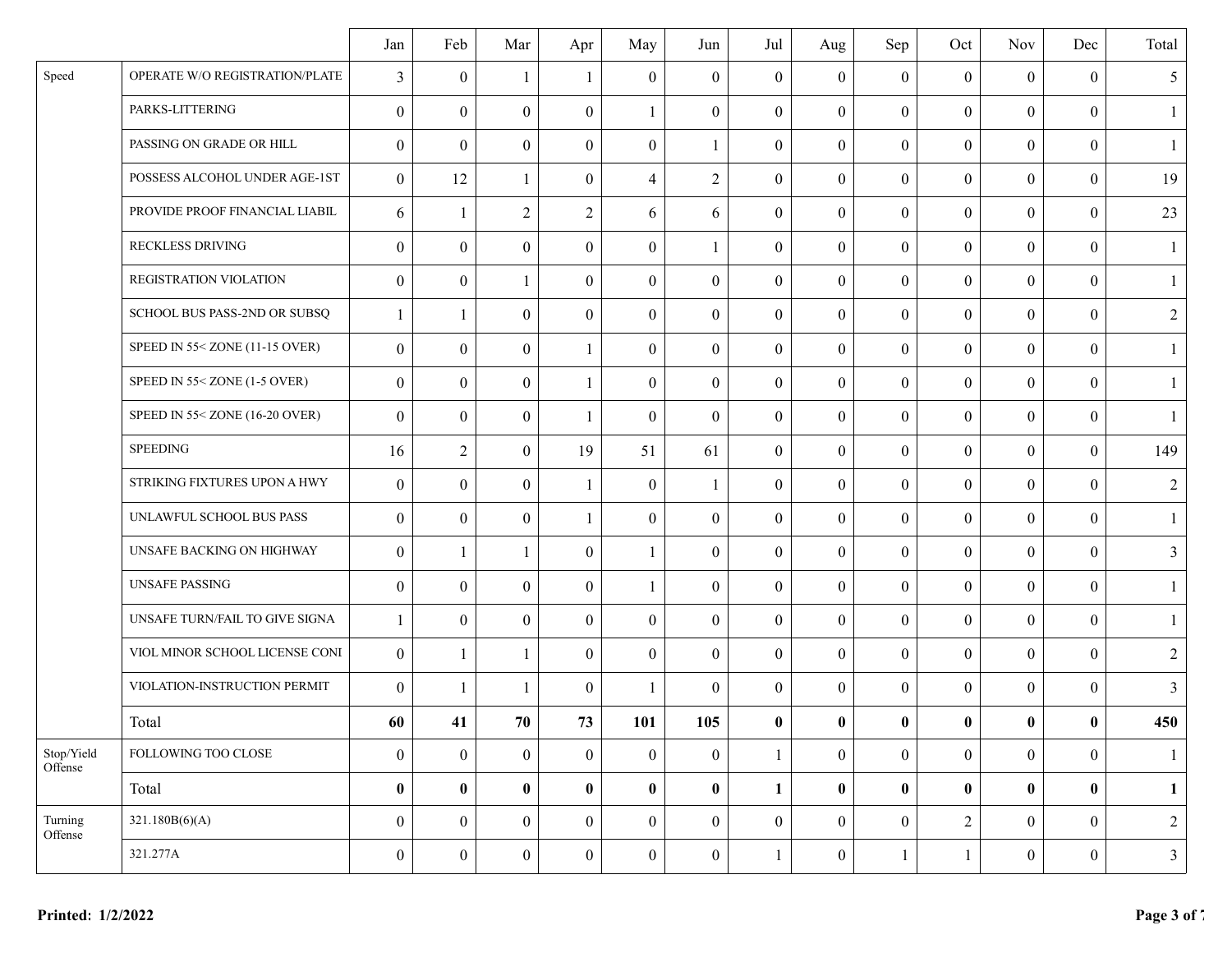|                    |                                | Jan              | Feb            | Mar              | Apr              | May              | Jun              | Jul              | Aug              | Sep              | Oct              | <b>Nov</b>       | Dec            | Total          |
|--------------------|--------------------------------|------------------|----------------|------------------|------------------|------------------|------------------|------------------|------------------|------------------|------------------|------------------|----------------|----------------|
| Turning<br>Offense | 321.98(1)(A)                   | $\boldsymbol{0}$ | $\theta$       | $\theta$         | $\theta$         | $\theta$         | 1                | $\mathfrak{Z}$   | 1                | $\overline{c}$   | $\boldsymbol{0}$ | $\mathbf{1}$     | $\overline{0}$ | 8              |
|                    | DEPOSIT/THROW LITTER ON HWY    | $\boldsymbol{0}$ | $\theta$       | $\mathbf{0}$     | $\overline{0}$   | $\boldsymbol{0}$ | $\boldsymbol{0}$ | $\overline{0}$   | $\theta$         | $\boldsymbol{0}$ | 1                | $\theta$         | $\mathbf{0}$   | -1             |
|                    | DRIVE WRONG SIDE OF 2-WAY HWY  | $\overline{0}$   | $\theta$       | $\boldsymbol{0}$ | $\overline{0}$   | $\boldsymbol{0}$ | $\overline{0}$   | 1                | $\mathbf{0}$     | $\boldsymbol{0}$ | $\boldsymbol{0}$ | $\theta$         | $\mathbf{0}$   | $\mathbf{1}$   |
|                    | DRIVING UNDER SUSPENSION       | $\mathbf{0}$     | $\theta$       | $\mathbf{0}$     | $\overline{0}$   | $\theta$         | $\mathbf{0}$     | $\boldsymbol{0}$ | $\mathbf{1}$     | $\overline{4}$   | $\overline{2}$   | $\overline{2}$   | $\overline{2}$ | 11             |
|                    | DRIVING WHILE LIC SUSP         | $\overline{0}$   | $\theta$       | $\overline{0}$   | $\overline{0}$   | $\mathbf{0}$     | $\boldsymbol{0}$ | $\mathbf{0}$     | $\mathbf{0}$     | $\boldsymbol{0}$ | $\mathbf{1}$     | $\boldsymbol{0}$ | $\mathbf{0}$   | $\overline{1}$ |
|                    | FAIL OBEY STOP SIGN/YIELD ROW  | $\overline{0}$   | $\theta$       | $\mathbf{0}$     | $\boldsymbol{0}$ | $\boldsymbol{0}$ | 1                | $\overline{2}$   | $\overline{2}$   | $\mathbf{1}$     | 5                | $\overline{3}$   | -1             | 15             |
|                    | FAIL TO DISPLAY REGIST PLATE   | $\theta$         | $\theta$       | $\mathbf{0}$     | $\theta$         | $\theta$         | $\mathbf{0}$     | $\overline{0}$   | $\boldsymbol{0}$ | $\boldsymbol{0}$ | $\boldsymbol{0}$ | $\mathbf{1}$     | $\theta$       |                |
|                    | FAIL TO GIVE ADD/NAME CHANGE   | $\overline{0}$   | $\theta$       | $\mathbf{0}$     | $\overline{0}$   | $\boldsymbol{0}$ | $\boldsymbol{0}$ | $\boldsymbol{0}$ | $\mathbf{1}$     | $\boldsymbol{0}$ | $\boldsymbol{0}$ | $\boldsymbol{0}$ | -1             | $\overline{2}$ |
|                    | FAIL TO OBEY TRAFFIC CNTRL DEV | $\overline{0}$   | $\theta$       | $\mathbf{0}$     | $\overline{0}$   | $\boldsymbol{0}$ | $\overline{0}$   | $\boldsymbol{0}$ | $\mathbf{0}$     | $\boldsymbol{0}$ | $\mathbf{0}$     | $\mathbf{1}$     | $\theta$       | -1             |
|                    | FAIL TO PROPERLY STOP RR X-ING | $\overline{0}$   | $\theta$       | $\overline{0}$   | $\theta$         | $\boldsymbol{0}$ | $\overline{0}$   | 1                | $\mathbf{0}$     | $\boldsymbol{0}$ | $\boldsymbol{0}$ | $\mathbf{0}$     | $\mathbf{1}$   | $\sqrt{2}$     |
|                    | FAIL TO USE CHILD RESTRAINT DE | $\overline{0}$   | $\theta$       | $\mathbf{0}$     | $\overline{0}$   | $\theta$         | $\boldsymbol{0}$ | $\overline{0}$   | $\mathbf{1}$     | $\boldsymbol{0}$ | $\mathbf{0}$     | $\mathbf{0}$     | $\mathbf{0}$   | $\mathbf{1}$   |
|                    | FAIL TO USE SEAT BELTS-ADULT   | $\boldsymbol{0}$ | $\theta$       | $\Omega$         | $\theta$         | $\theta$         | $\mathbf{0}$     | $\mathbf{1}$     | 1                | $\boldsymbol{0}$ | $\boldsymbol{0}$ | $\boldsymbol{0}$ | $\overline{2}$ | $\overline{4}$ |
|                    | FAIL TO YIELD HALF OF ROADWAY  | $\boldsymbol{0}$ | $\theta$       | $\mathbf{0}$     | $\theta$         | $\theta$         | $\overline{0}$   | $\overline{0}$   | $\theta$         | $\boldsymbol{0}$ | $\mathbf{1}$     | $\theta$         | $\theta$       | $\mathbf{1}$   |
|                    | FAIL TO YIELD TO VEH ON RIGHT  | $\overline{0}$   | $\theta$       | $\overline{0}$   | $\mathbf{0}$     | $\boldsymbol{0}$ | $\overline{0}$   | $\overline{0}$   | 3                | $\boldsymbol{0}$ | $\boldsymbol{0}$ | $\theta$         | $\mathbf{0}$   | 3              |
|                    | FAIL TO YIELD UPON LEFT TURN   | $\boldsymbol{0}$ | $\theta$       | $\mathbf{0}$     | $\mathbf{0}$     | $\boldsymbol{0}$ | $\boldsymbol{0}$ | $\boldsymbol{0}$ | $\mathbf{1}$     | $\mathbf{1}$     | $\boldsymbol{0}$ | $\boldsymbol{0}$ | $\theta$       | 2              |
|                    | FAILURE TO MAINTAIN CONTROL    | $\overline{0}$   | $\theta$       | $\overline{0}$   | $\overline{0}$   | $\boldsymbol{0}$ | $\boldsymbol{0}$ | $\overline{2}$   | 5                | 5                | 3                | $\overline{4}$   | 8              | $27\,$         |
|                    | FAILURE TO YIELD ENT THRU HWY  | $\overline{0}$   | $\theta$       | $\mathbf{0}$     | $\overline{0}$   | $\boldsymbol{0}$ | 1                | -1               | $\mathbf{0}$     | 1                | $\boldsymbol{0}$ | $\theta$         | $\theta$       | 3              |
|                    | FOLLOWING TOO CLOSE            | $\theta$         | $\theta$       | $\Omega$         | $\theta$         | $\mathbf{0}$     | $\mathbf{1}$     | $\overline{2}$   | $\overline{2}$   | 5                | $\overline{3}$   | $\mathbf{1}$     | 5              | 19             |
|                    | FRAUDULENT USE OF REGISTRATION | $\overline{0}$   | $\theta$       | $\mathbf{0}$     | $\overline{0}$   | $\theta$         | $\overline{0}$   | $\overline{0}$   | $\mathbf{1}$     | $\mathbf{1}$     | $\mathbf{1}$     | $\boldsymbol{0}$ | $\mathbf{1}$   | $\overline{4}$ |
|                    | LEAVE SCENE OF PD ACCIDENT     | $\theta$         | $\theta$       | $\overline{0}$   | $\theta$         | $\overline{0}$   | $\overline{0}$   | $\mathbf{1}$     | $\theta$         | $\theta$         | $\theta$         | $\theta$         | $\theta$       | $\mathbf{1}$   |
|                    | MINOR USE TOBACCO/VAPOR PROD   | $\overline{0}$   | $\theta$       | $\overline{0}$   | $\mathbf{0}$     | $\overline{0}$   | $\mathbf{0}$     | $\overline{0}$   | 1                | $\overline{2}$   | $\mathbf{0}$     | 3                | 1              | $\tau$         |
|                    | NO VALID DRIVERS LICENSE       | $\overline{0}$   | $\theta$       | $\overline{0}$   | $\mathbf{0}$     | $\overline{0}$   | $\overline{0}$   | 11               | 9                | 9                | 5                | $\overline{4}$   | 14             | 52             |
|                    | OPEN CONTAINER-DRIVER 21+ YOA  | $\mathbf{0}$     | $\theta$       | $\mathbf{0}$     | $\mathbf{0}$     | $\overline{0}$   | $\overline{0}$   | $\boldsymbol{0}$ | 1                | $\boldsymbol{0}$ | $\mathbf{0}$     | $\mathbf{0}$     | $\overline{0}$ |                |
|                    | OPEN CONTAINER-PASSNGR-21+YOA  | $\overline{0}$   | $\overline{0}$ | $\mathbf{0}$     | $\overline{0}$   | $\overline{0}$   | $\overline{0}$   | $\boldsymbol{0}$ | $\mathbf{0}$     | $\boldsymbol{2}$ | $\boldsymbol{0}$ | $\overline{0}$   | $\mathbf{0}$   | $\overline{2}$ |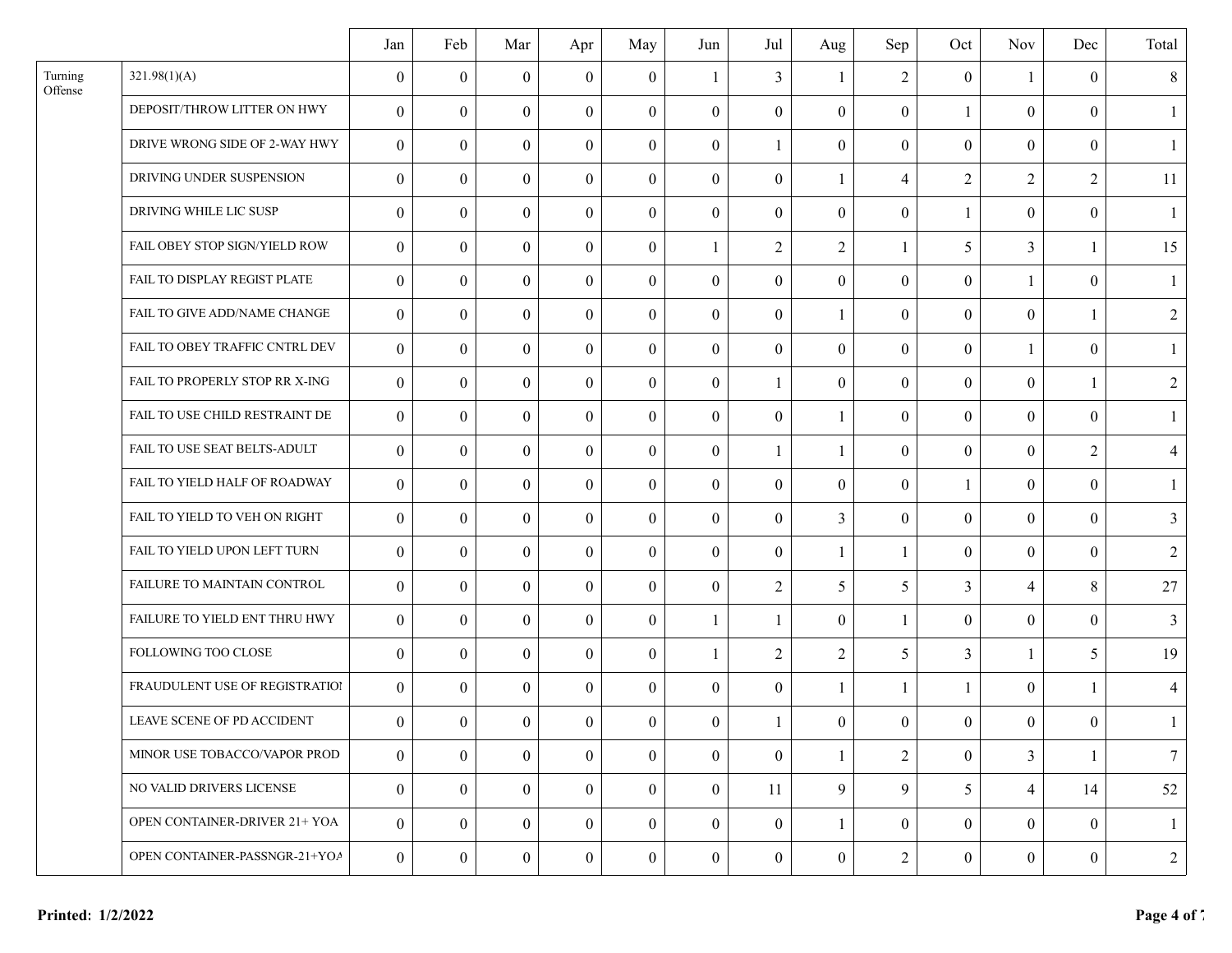|                    |                                | Jan              | Feb            | Mar              | Apr              | May              | Jun              | Jul              | Aug              | Sep              | Oct              | <b>Nov</b>       | Dec            | Total          |
|--------------------|--------------------------------|------------------|----------------|------------------|------------------|------------------|------------------|------------------|------------------|------------------|------------------|------------------|----------------|----------------|
| Turning<br>Offense | OPERATE NON REGISTERED VEHICL  | $\theta$         | $\theta$       | $\mathbf{0}$     | $\theta$         | $\boldsymbol{0}$ | $\boldsymbol{0}$ | $\overline{2}$   | $\overline{0}$   | $\boldsymbol{0}$ | $\mathbf{1}$     | $\boldsymbol{0}$ | -1             | $\overline{4}$ |
|                    | OVERTAKING AND PASSING         | $\mathbf{0}$     | $\theta$       | $\overline{0}$   | $\mathbf{0}$     | $\Omega$         | $\overline{0}$   | $\mathbf{0}$     | $\theta$         | 1                | $\mathbf{0}$     | $\boldsymbol{0}$ | $\theta$       | -1             |
|                    | PASS BRIDGE/INTERSECT/RR       | $\mathbf{0}$     | $\theta$       | $\overline{0}$   | $\boldsymbol{0}$ | $\mathbf{0}$     | $\overline{0}$   | $\mathbf{0}$     | $\mathbf{1}$     | $\mathbf{1}$     | $\mathbf{0}$     | $\mathbf{1}$     | $\mathbf{0}$   | 3              |
|                    | PERMIT UNAUTH MINOR TO DRIVE   | $\mathbf{0}$     | $\overline{0}$ | $\overline{0}$   | $\mathbf{0}$     | $\Omega$         | $\boldsymbol{0}$ | $\mathbf{1}$     | $\mathbf{0}$     | $\boldsymbol{0}$ | $\mathbf{0}$     | $\mathbf{0}$     | $\theta$       |                |
|                    | POSSESS ALCOHOL UNDER AGE-1ST  | $\boldsymbol{0}$ | $\overline{0}$ | $\overline{0}$   | $\overline{0}$   | $\overline{0}$   | $\overline{0}$   | $\mathbf{0}$     | $\mathbf{0}$     | $\boldsymbol{0}$ | 9                | $\overline{0}$   | $\mathbf{0}$   | 9              |
|                    | PROVIDE PROOF FINANCIAL LIABIL | $\mathbf{0}$     | $\theta$       | $\overline{0}$   | $\boldsymbol{0}$ | $\mathbf{0}$     | $\overline{0}$   | $\overline{3}$   | $\overline{2}$   | $\overline{2}$   | 6                | $\overline{2}$   | $\overline{3}$ | 18             |
|                    | RECKLESS DRIVING               | $\theta$         | $\theta$       | $\mathbf{0}$     | $\theta$         | $\Omega$         | $\boldsymbol{0}$ | $\mathbf{0}$     | $\theta$         | $\mathbf{1}$     | $\theta$         | $\theta$         | $\theta$       |                |
|                    | REGISTRATION VIOLATION         | $\boldsymbol{0}$ | $\theta$       | $\overline{0}$   | $\mathbf{0}$     | $\mathbf{0}$     | $\boldsymbol{0}$ | $\mathbf{0}$     | $\mathbf{1}$     | $\boldsymbol{0}$ | $\boldsymbol{0}$ | $\boldsymbol{0}$ | $\mathbf{0}$   | -1             |
|                    | <b>SPEEDING</b>                | $\mathbf{0}$     | $\theta$       | $\overline{0}$   | $\mathbf{0}$     | $\Omega$         | $\overline{2}$   | 45               | 70               | 68               | 36               | 31               | 25             | 277            |
|                    | STRIKING FIXTURES UPON A HWY   | $\mathbf{0}$     | $\theta$       | $\overline{0}$   | $\boldsymbol{0}$ | $\Omega$         | -1               | $\boldsymbol{0}$ | $\overline{0}$   | $\boldsymbol{0}$ | $\mathbf{0}$     | $\boldsymbol{0}$ | $\theta$       |                |
|                    | TRESPASS 1ST OFF               | $\mathbf{0}$     | $\overline{0}$ | $\overline{0}$   | $\overline{0}$   | $\Omega$         | $\boldsymbol{0}$ | $\mathbf{0}$     | $\mathbf{0}$     | $\boldsymbol{0}$ | $\mathbf{1}$     | $\mathbf{0}$     | $\theta$       | $\mathbf{1}$   |
|                    | UNLAWFUL SCHOOL BUS PASS       | $\theta$         | $\theta$       | $\theta$         | $\theta$         | $\mathbf{0}$     | $\mathbf{0}$     | $\boldsymbol{0}$ | $\overline{0}$   | 1                | $\overline{3}$   | $\overline{2}$   | -1             | $\overline{7}$ |
|                    | VIOLATION OF RESTRICTED LICENS | $\mathbf{0}$     | $\theta$       | $\overline{0}$   | $\mathbf{0}$     | $\Omega$         | $\overline{0}$   | $\mathbf{1}$     | $\theta$         | $\overline{0}$   | $\mathbf{0}$     | $\overline{0}$   | $\theta$       |                |
|                    | VIOLATION-INSTRUCTION PERMIT   | $\mathbf{0}$     | $\theta$       | $\overline{0}$   | $\overline{0}$   | $\boldsymbol{0}$ | $\overline{0}$   | $\mathbf{0}$     | $\mathbf{0}$     | $\boldsymbol{0}$ | $\mathbf{0}$     | $\boldsymbol{0}$ | $\mathbf{1}$   | $\overline{1}$ |
|                    | Total                          | $\bf{0}$         | $\mathbf{0}$   | $\bf{0}$         | $\mathbf{0}$     | $\bf{0}$         | $\overline{7}$   | 78               | 104              | 108              | 81               | 56               | 67             | 501            |
| Warning<br>Ticket  | 321.174A                       | $\boldsymbol{0}$ | $\overline{0}$ | $\overline{0}$   | $\mathbf{0}$     | $\mathbf{1}$     | $\boldsymbol{0}$ | $\boldsymbol{0}$ | $\boldsymbol{0}$ | $\boldsymbol{0}$ | $\mathbf{0}$     | $\boldsymbol{0}$ | $\theta$       | $\overline{1}$ |
|                    | 321.98(1)(A)                   | $\boldsymbol{0}$ | $\theta$       | $\theta$         | $\theta$         | 1                |                  | $\boldsymbol{0}$ | $\mathbf{1}$     | 1                | $\overline{2}$   | $\mathbf{1}$     | $\overline{2}$ | 9              |
|                    | <b>CARELESS DRIVING</b>        | $\theta$         | -1             | $\overline{0}$   | $\mathbf{0}$     | $\Omega$         | $\overline{0}$   | $\mathbf{0}$     | $\theta$         | $\overline{0}$   | $\mathbf{0}$     | $\overline{0}$   | $\theta$       | $\mathbf{1}$   |
|                    | DARK WINDOW OR WINDSHIELD      | $\mathbf{0}$     | $\theta$       | $\overline{0}$   | $\overline{0}$   | $\theta$         | $\overline{0}$   | $\mathbf{1}$     | $\theta$         | $\boldsymbol{0}$ | $\overline{0}$   | $\mathbf{0}$     | $\mathbf{0}$   | $\mathbf{1}$   |
|                    | DRIVE WRONG SIDE OF 2-WAY HWY  | $\mathbf{0}$     | $\overline{0}$ | $\boldsymbol{0}$ | $\mathbf{0}$     | $\overline{0}$   |                  | $\mathbf{0}$     | $\mathbf{1}$     | $\boldsymbol{0}$ | $\mathbf{0}$     | $\overline{0}$   | 1              | $\mathfrak{Z}$ |
|                    | F/R LIGHTS OF IMPROPER COLOR   | $\boldsymbol{0}$ | $\theta$       |                  | $\mathbf{0}$     | $\mathbf{0}$     | $\overline{0}$   | $\overline{0}$   | $\overline{0}$   | $\overline{0}$   | $\mathbf{0}$     | $\overline{0}$   | $\overline{0}$ |                |
|                    | FAIL OBEY STOP SIGN/YIELD ROW  | -1               | $\overline{0}$ | $\overline{0}$   | $\overline{0}$   | $\mathbf{1}$     | $\overline{2}$   | $\mathbf{0}$     | $\overline{0}$   | 1                | $\mathbf{1}$     | $\mathbf{0}$     | $\overline{0}$ | 6              |
|                    | FAIL TO DISPLAY REGIST PLATE   | $\boldsymbol{0}$ | 1              | 1                | $\theta$         | $\Omega$         | 1                | $\overline{0}$   | $\overline{0}$   | $\boldsymbol{0}$ | $\mathbf{0}$     | $\theta$         | $\theta$       | 3              |
|                    | FAIL TO GIVE ADD/NAME CHANGE   | $\boldsymbol{0}$ | $\mathbf{0}$   | $\mathbf{1}$     | $\mathbf{0}$     | $\overline{c}$   | $\boldsymbol{0}$ | $\boldsymbol{0}$ | $\mathbf{1}$     | $\mathbf{1}$     | $\mathbf{1}$     | $\boldsymbol{0}$ | $\mathbf{0}$   | 6              |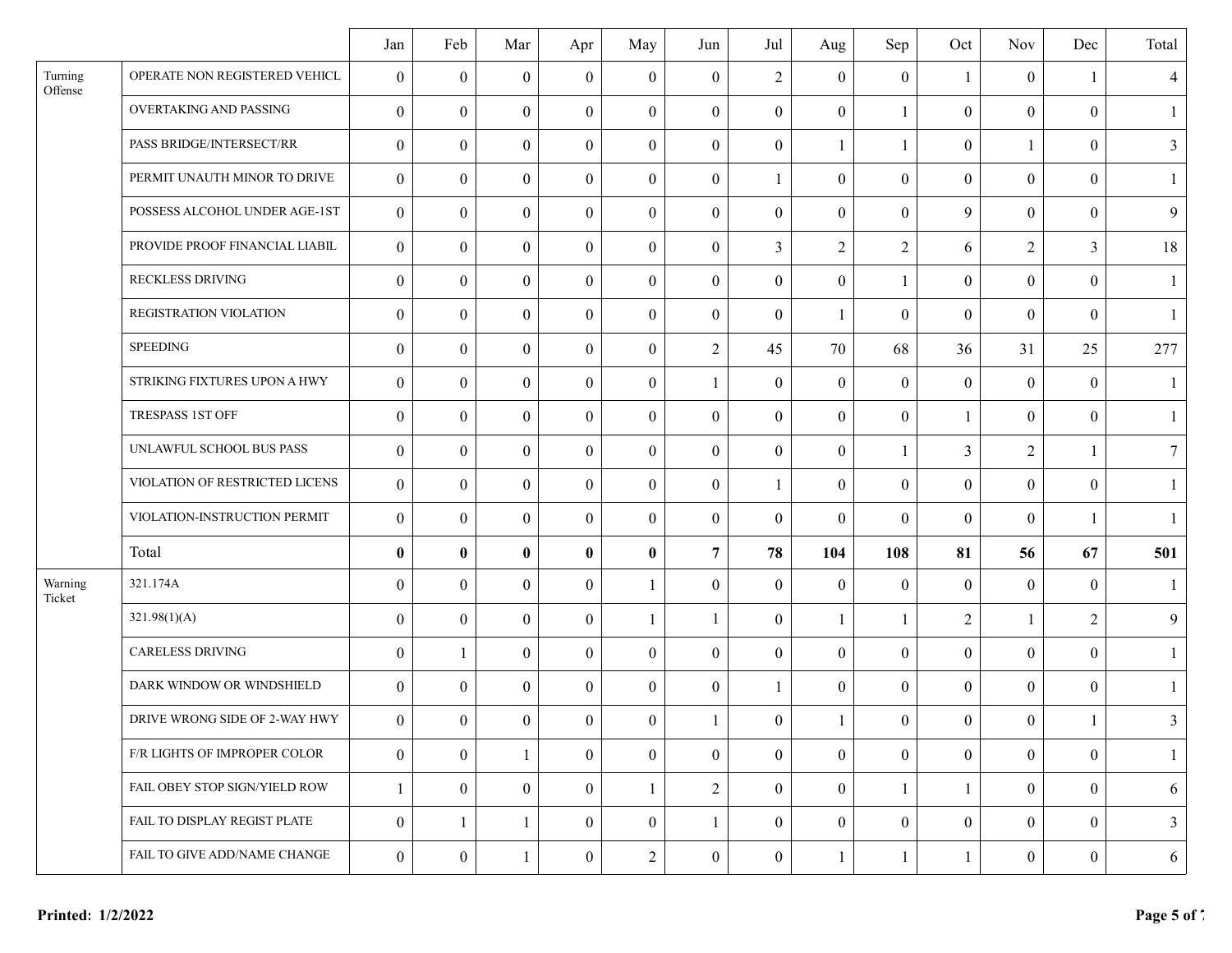|                   |                                       | Jan              | Feb            | Mar            | Apr            | May            | Jun              | Jul              | Aug              | Sep              | Oct              | <b>Nov</b>       | Dec              | Total          |
|-------------------|---------------------------------------|------------------|----------------|----------------|----------------|----------------|------------------|------------------|------------------|------------------|------------------|------------------|------------------|----------------|
| Warning<br>Ticket | FAIL TO OBEY TRAFFIC CNTRL DEV        |                  | $\theta$       | $\theta$       | $\theta$       | $\theta$       | $\boldsymbol{0}$ | $\mathbf{0}$     | $\overline{0}$   | $\mathbf{0}$     | $\boldsymbol{0}$ | $\boldsymbol{0}$ | $\theta$         |                |
|                   | FAIL TO STOP IN SAFE/SURE DIST        | $\mathbf{0}$     | $\overline{3}$ | 15             | 13             | $\theta$       | $\overline{0}$   | $\theta$         | $\theta$         | $\overline{0}$   | $\mathbf{0}$     | $\theta$         | $\theta$         | 31             |
|                   | FAIL TO USE HEADLAMPS W/REQUIR        | $\mathbf{0}$     | $\overline{0}$ | $\theta$       | $\overline{0}$ | $\mathbf{0}$   | $\overline{0}$   | 1                | $\boldsymbol{0}$ | $\overline{0}$   | $\boldsymbol{0}$ | $\theta$         | $\theta$         |                |
|                   | FAIL TO USE SEAT BELTS-ADULT          | $\mathbf{0}$     | $\theta$       | $\theta$       | 1              | $\theta$       | 1                | $\theta$         | $\boldsymbol{0}$ | $\boldsymbol{0}$ | $\mathbf{1}$     | $\theta$         | $\theta$         | 3              |
|                   | FAIL TO YIELD HALF OF ROADWAY         | $\mathbf{0}$     | $\overline{0}$ | $\overline{0}$ | $\mathbf{0}$   | $\theta$       | $\overline{0}$   | $\mathbf{1}$     | $\overline{0}$   | $\overline{0}$   | $\boldsymbol{0}$ | $\mathbf{0}$     | $\overline{0}$   |                |
|                   | FAIL TO YIELD TO EMERGENCY VEH        | $\mathbf{0}$     | $\mathbf{0}$   | $\theta$       | $\theta$       | $\theta$       | 1                | $\theta$         | $\boldsymbol{0}$ | $\overline{0}$   | $\boldsymbol{0}$ | $\theta$         | $\theta$         |                |
|                   | FAIL TO YIELD TO VEH ON RIGHT         | $\theta$         | $\mathbf{1}$   | $\theta$       | $\theta$       | $\mathbf{0}$   | $\boldsymbol{0}$ | $\mathbf{0}$     | $\overline{0}$   | $\overline{0}$   | $\boldsymbol{0}$ | $\theta$         | $\theta$         |                |
|                   | FAILURE TO DIM HEADLIGHTS             | $\mathbf{0}$     | $\theta$       | $\overline{0}$ | $\theta$       | $\mathbf{1}$   | $\boldsymbol{0}$ | $\overline{3}$   | 1                | $\boldsymbol{0}$ | $\boldsymbol{0}$ | $\theta$         | $\mathbf{0}$     | 5              |
|                   | FAILURE TO MAINTAIN CONTROL           | $\boldsymbol{0}$ | $\theta$       | $\theta$       | 1              | $\theta$       | $\boldsymbol{0}$ | $\boldsymbol{0}$ | $\boldsymbol{0}$ | $\mathbf{1}$     | $\mathbf{1}$     | $\boldsymbol{0}$ | $\theta$         | 3              |
|                   | FAILURE TO YIELD ENT THRU HWY         | $\overline{0}$   | $\mathbf{1}$   | $\overline{0}$ | $\mathbf{0}$   | $\theta$       | $\mathbf{1}$     | $\mathbf{0}$     | $\boldsymbol{0}$ | $\overline{0}$   | $\boldsymbol{0}$ | $\overline{0}$   | $\theta$         | $\overline{2}$ |
|                   | FRAUDULENT USE OF REGISTRATION        | $\overline{0}$   | $\mathbf{0}$   | $\overline{0}$ | $\theta$       | $\mathbf{0}$   | $\overline{0}$   | 2                | 1                | $\overline{0}$   | $\mathbf{0}$     | $\theta$         | -1               | $\overline{4}$ |
|                   | <b>IMPROPER BRAKE LIGHT</b>           | $\theta$         | $\Omega$       | $\Omega$       | $\Omega$       | $\theta$       | $\overline{2}$   | $\boldsymbol{0}$ | $\boldsymbol{0}$ | $\boldsymbol{0}$ | 1                | $\theta$         | $\theta$         | 3              |
|                   | <b>IMPROPER LIGHT ON OTHER VEHICI</b> | $\boldsymbol{0}$ | $\theta$       | $\mathbf{1}$   | $\theta$       | $\theta$       | $\overline{0}$   | $\mathbf{0}$     | $\boldsymbol{0}$ | $\overline{0}$   | $\boldsymbol{0}$ | $\mathbf{0}$     | $\overline{0}$   | $\mathbf{1}$   |
|                   | IMPROPER REGIS PLATE LAMP             | $\mathbf{0}$     | $\theta$       | $\theta$       | $\overline{0}$ | 1              | $\overline{0}$   | $\overline{0}$   | $\boldsymbol{0}$ | $\overline{0}$   | $\boldsymbol{0}$ | $\mathbf{0}$     | $\theta$         |                |
|                   | <b>IMPROPER USE OF LANES</b>          | $\mathbf{0}$     | $\theta$       | $\theta$       | $\theta$       | $\theta$       | $\overline{2}$   | $\theta$         | $\boldsymbol{0}$ | $\mathbf{1}$     | $\mathbf{1}$     | $\theta$         | $\theta$         | $\overline{4}$ |
|                   | <b>INSUFFICIENT # OF HEADLAMPS</b>    | $\boldsymbol{0}$ | $\mathbf{0}$   | $\overline{2}$ | $\mathbf{0}$   | $\overline{2}$ | $\overline{3}$   | $\overline{2}$   | 1                | $\overline{0}$   | $\boldsymbol{0}$ | $\mathbf{0}$     | $\mathbf{0}$     | 10             |
|                   | NO VALID DRIVERS LICENSE              | $\mathbf{0}$     | $\theta$       |                | $\Omega$       | 1              | $\theta$         | $\theta$         | 1                | $\mathbf{1}$     | 1                | $\theta$         | $\theta$         | 5              |
|                   | OPERATE NON REGISTERED VEHICL         | $\overline{0}$   | $\theta$       |                | 3              | $\mathbf{1}$   | 1                | $\boldsymbol{0}$ | 1                | $\mathbf{1}$     | $\boldsymbol{0}$ | $\theta$         | -1               | 9              |
|                   | OPERATE W/O REGISTRATION/PLATE        | $\mathbf{0}$     | $\theta$       | $\Omega$       | $\mathbf{0}$   | $\theta$       | $\overline{0}$   | $\theta$         | $\mathbf{1}$     | $\overline{0}$   | $\mathbf{0}$     | $\theta$         | $\mathbf{0}$     | $\mathbf{1}$   |
|                   | PASSING ON WRONG SIDE                 | $\overline{0}$   | $\mathbf{0}$   | $\overline{0}$ | $\overline{0}$ | $\overline{0}$ | $\mathbf{1}$     | $\overline{0}$   | $\overline{0}$   | $\mathbf{1}$     | $\overline{0}$   | $\mathbf{1}$     | $\overline{0}$   | $\overline{3}$ |
|                   | PERMIT UNAUTHORIZED PER TO DR'        | $\mathbf{0}$     | $\theta$       | $\theta$       | $\mathbf{0}$   | $\mathbf{0}$   | $\overline{0}$   | $\mathbf{1}$     | $\overline{0}$   | $\mathbf{0}$     | $\mathbf{1}$     | $\mathbf{0}$     | $\mathbf{0}$     | $\overline{2}$ |
|                   | PROVIDE PROOF FINANCIAL LIABIL        | $\mathbf{1}$     | $\mathbf{0}$   | 12             | 6              | $\overline{4}$ | $\overline{7}$   | 6                | 17               | 8                | 5                | 1                | 6                | 73             |
|                   | REGISTRATION VIOLATION                | $\boldsymbol{0}$ | $\mathbf{0}$   | $\overline{0}$ | $\theta$       | $\mathbf{0}$   | $\overline{0}$   | $\overline{0}$   | $\overline{0}$   | $\overline{0}$   | $\boldsymbol{0}$ | $\mathbf{1}$     | $\theta$         |                |
|                   | SPEED IN 55< ZONE (11-15 OVER)        | $\boldsymbol{0}$ | $\mathbf{0}$   | $\overline{0}$ | $\mathbf{0}$   | $\mathbf{0}$   | $\overline{0}$   | $\overline{0}$   | $\mathbf{1}$     | $\boldsymbol{0}$ | $\boldsymbol{0}$ | $\boldsymbol{0}$ | $\boldsymbol{0}$ | $\mathbf{1}$   |